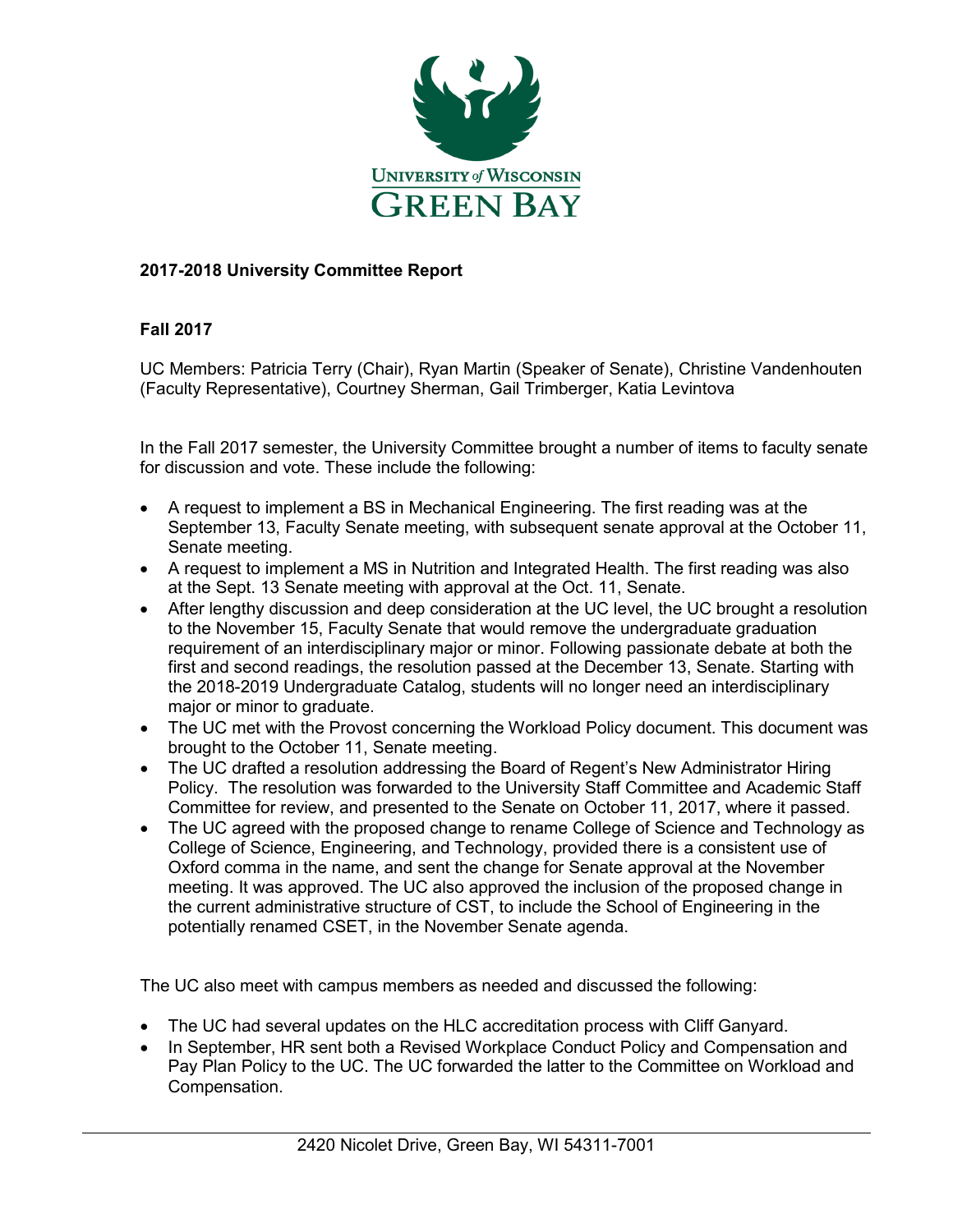

- The UC met with the registrar, Provost, Associate Vice Chancellor Matt Dornbush, and past Chair of ILS, Professor Georjeanna Wilson-Doenges, to discuss the policy of priority registration for ILS students. The length of the priority registration period has been an issue for non-ILS students. The UC recommended a policy change to shorten this period and to lengthen the wait list so that the university will be able to determine when it is reasonable to open another section of a class to meet student needs.
- By request of the Provost, the UC reviewed the position description for the Dean of the College of Arts, Humanities, and Social Sciences and provide a list of names of potential faculty to serve on the search committee.
- By request of the Provost, the UC reviewed requirements for graduating with honors and decided not to recommend changes.
- The UC met with Associate Provost Cliff Ganyard and Provost Greg Davis to discuss the Project Coastal merger between UW Green Bay, UW Sheboygan, UW Manitowoc, and UW Marinette.

## **Spring 2018**

UC Members: UC Members: Patricia Terry (Chair), Ryan Martin (Speaker of Senate), Christine Vandenhouten (Faculty representative), Courtney Sherman, Gail Trimberger, Hernan Fernandez-Meardi

After the December Senate Meeting, Katia Levintova resigned from the UC. Following shared governance policy, she was replaced by Hernan Fernandez-Meardi.

The UC discussed and brought the following items to Faculty Senate:

- Two resolutions were presented by Professor Uwe Pott concerning the new early Alert grade System. The first, a reminder to UWGB administration that issues concerning curriculum must be approved by faculty governance, passed. The second, which called for Early Alert to be applied only to 300 and 400 level courses, failed.
- **GAAC catalog changes:** Associate Vice Chancellor Matt Dornbush proposed changes to the Graduate Catalog to continue allowing D grades to count toward GPA configuration, but not toward satisfying degree requirements. The proposed changed language was approved by Faculty Senate.
- **International Education Committee Request.** The International Education Committee (IEC) submitted a request to change the process by which the committee chair is selected. This request was approved at the February 21, Senate.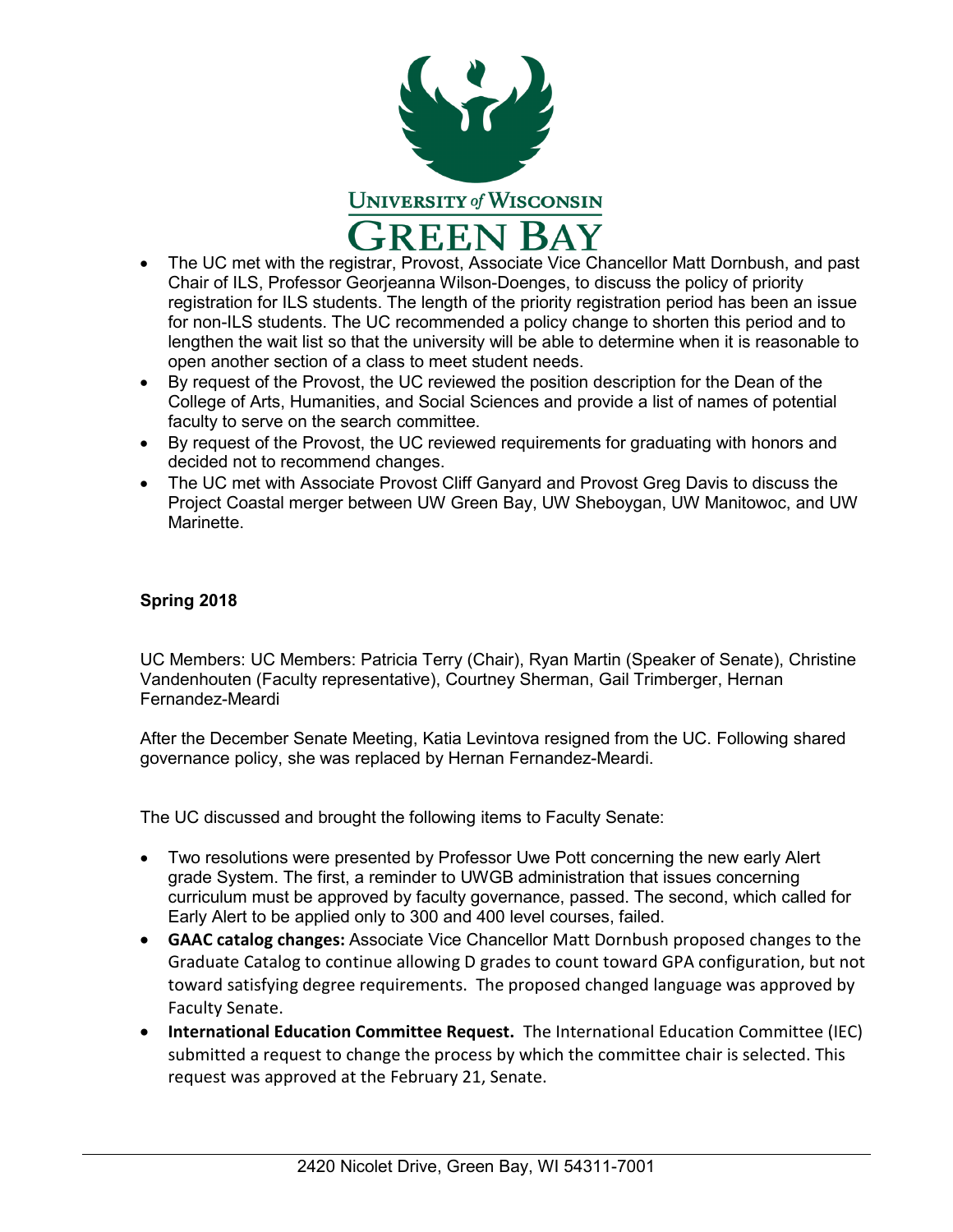

- The UC initiated a discussion of whether or not un-tenured faculty should serve on Senate, citing several significant cases where untenured faculty were concerned about the consequences of their vote. Senate decided that the status quo of having faculty from all ranks serve was in the best interest of the institution.
- **Project Coastal Shared Governance –** SOFAS, Steve Meyer, drafted a shared governance resolution providing transitional representation to faculty at the Project Coastal campuses starting in the Fall 2018 semester. This was presented and passed at the April Senate meeting.
- **Childcare Establishment Fund**: At the January Faculty Senate meeting, R. Nesvet reported that SUFAC was in violation of their bylaws when they recently voted against collecting fees for the Childcare Establishment Fund. R. Nesvet and A. Staudinger drafted a resolution for the faculty's review at the April Senate meeting. The resolution passed.
- Authorization for a BS in Nursing was presented and approved.
- A Form K to reorganize Computer Science and move some faculty from CAHSS to CSET and the Cofrin School of Business was approved.
- A resolution to eliminate the Learning Technology Council was approved by Senate
- The addition of an Actuarial Science minor to the Math program was approved by the UC.
- A new Impact MBA in the Cofrin School of Business was approved by Senate.
- Gail Trimberger was voted the 2018-2019 Speaker of Faculty Senate.

The UC also meet with campus members as needed and discussed the following:

- **UC Liaison to CWC-** Courtney Sherman will serve as the UC's liaison to the CWC, replacing Katia Levintova.
- **A request was made to create aTask Force on Interdisciplinarity-** The UC reviewed the work of a previous UWGB Interdisciplinary Task Force and drafted a charge for the proposed one. This charge was sent to the Committee on Committees and Nominations for review. The CCN determined that its work was redundant and that no such committee was needed at this time.
- **Discussion of how many departments have course prerequisites** The UC discussed the degree to which students' access to courses is inhibited by course prerequisites. Courtney Zambon, SGA President, will bring this to the SGA meeting and report back to the UC if this is a student concern.